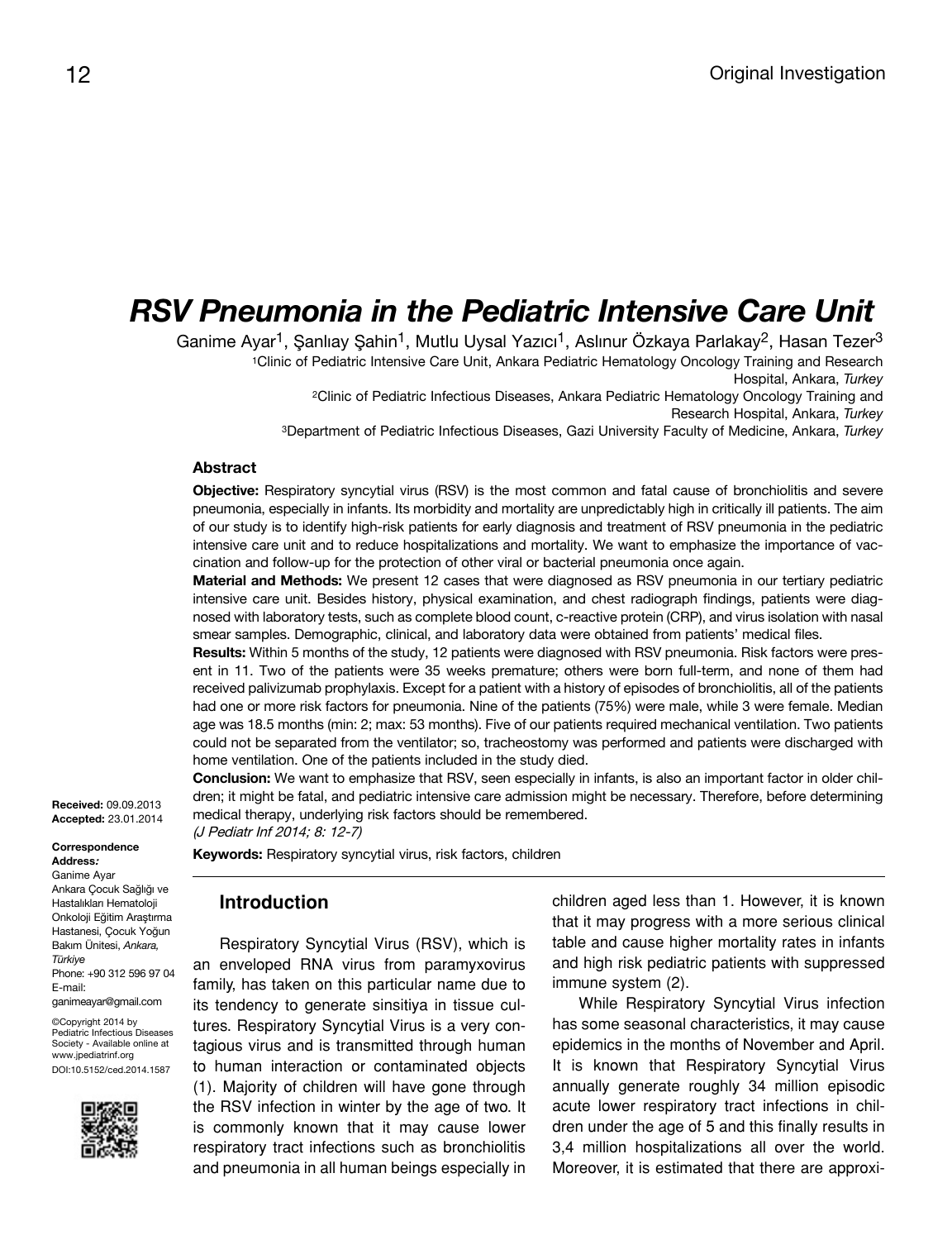mately as many as 199000 RSV pneumonia-based pediatric mortalities every year (3). The RSV infection experienced in infancy may cause reactive airway disease in the future. As a result, there is higher risk of asthma and bronchiolitis (4).

Due to the fact that Respiratory Syncytial Virus is a prevalent and contagious virus, that it causes acute life threatening respiratory tract infections in infants and risky patients, that the main treatment should be supportive care and that there is no effective medical treatment, protection from the infection becomes all the more important. Being well-informed about the risk factors of RSV and quick onset of appropriate treatment and support are known to decrease mortality in those patients. It is the aim of this study to emphasize the clinical progression and complications patients hospitalized due to lower respiratory tract infections in the Pediatric Intensive Care Unit (PICU).

## **Material and Methods**

Patients hospitalized in the Pediatric Intensive Care Unit of Ankara Child Health Hematology Onkology Education and Research Hospital throughout the whole RSV season (between1<sup>st</sup> of November-31<sup>st</sup> of March, 2013) with the diagnosis of bronchiolitis and pneumonia and RSV-positivity detected in their nasal wipe samples were included in the study. The samples taken from the patients were analyzed via the method of multiplex polymerase chain reaction (PCR) at the Virology Laboratory of Ankara Refik Saydam Sanitation Center. Information regarding demographic data inclusive of patients' age, weight and gender, the underlying chronic diseases and vital symptoms inclusive of fever as well as WBC (leukocyte count), CRP (C-reactive protein) and biochemistry values were scanned and recorded retrospectively onto a form. The reference values for CRP in our hospital were 0-0.8 mg/dL. Since it was reported that critical patients who had RSV-related lower respiratory infection may develop hyponatremia (5), the Sodium (Na) values of the patients were recorded. Hyponatremia was defined as <130 mmol/L. Fever was monitored by using a ready-touse commercial tympanic thermometer that measured it tympanic membrane on the ear and measurements over 38°C were accepted as fever. Detection of another virus together with RSV on a viral panel through nasal wipe sample was defined as co-infection. Patients' date of admission to hospital, whether the patient needed respiratory support treatment (mechanic ventilation) and developing complications were recorded. As a risk group; those born under 35 weeks, those with bronchopulmonary dysplasia, congenital heart disease, neuromuscular diseases, those with a immunocompromised condition such as leukemia or bone marrow transplantation, those with congenital or acquired immune deficiency, also those infants under 6 months after the onset of RSV season, exposure to smoking, atopy history, malnutrition and those with low birth weight were determined (6).

#### **Statistical analysis**

Descriptive statistics were calculated by using SPSS 20 statistical package program. Approval was obtained from the ethical committee of our hospital on the 24.09.2013 for our study.

## **Result**

Throughout the five-month duration of this study, a total of 12 patients diagnosed with RSV-related pneumonia were monitored in the 14-bed Pediatric Intensive Care Unit (PICU). While 11 of the patients had a risk factor, only one patient did not have it. While two of the patients were 35-week premature babies, the rest of the babies were born mature and none of them took palivizumab prophylaxis. Apart from one patient with a history of bronchiolitis attack, the rest of the patients had one or more risk factors. While 9 (75%) of the patients were male and 3 female, age-median value was 18.5 months (min: 2 months, max: 53 months).

While three patients who were admitted with a diagnosis of bronchiolitis at the Pediatric Infection ward were later transferred to PICU due to increase in breathing problems and decrease in saturation values, 9 patients were admitted to PICU directly from Pediatric Emergency. Seven patients had fever (58%) on admission to hospital. It was calculated that minimum hospitalization was 3 days; maximum 70 days; median 17 days; minimum intensive hospitalization 1 day; maximum 50 days; median 6.5 days. The CRP value of the patients on admission was minimum 0.1, maximum 5.2, median 2.75, white blood cell count (WBC) 11900/µL min: 5900, maximum 21100 and median 10350.

The biochemistry values of all the patients on admission were normal: Sodium value was; minimum 130, maximum 144; median 134.5 mg/dL. No hyponatremia developed in any of the patients. While only RSV was positive in the nasal wipe samples of 11 patients, one patient had HBoV (humanbocavirus) positivity together with RSV positivity. The patient who was RSV+HBoV positive was the one who was monitored with the diagnoses of mitochondrial cytopathy and epilepsy. A total of five patients needed mechanic ventilation. While four patients were intubated as soon as they were admitted to intensive care unit; one patient was intubated on the third day of admission to the unit. Duration of staying in the ventilator was minimum 10 days, maximum 50 day and median 21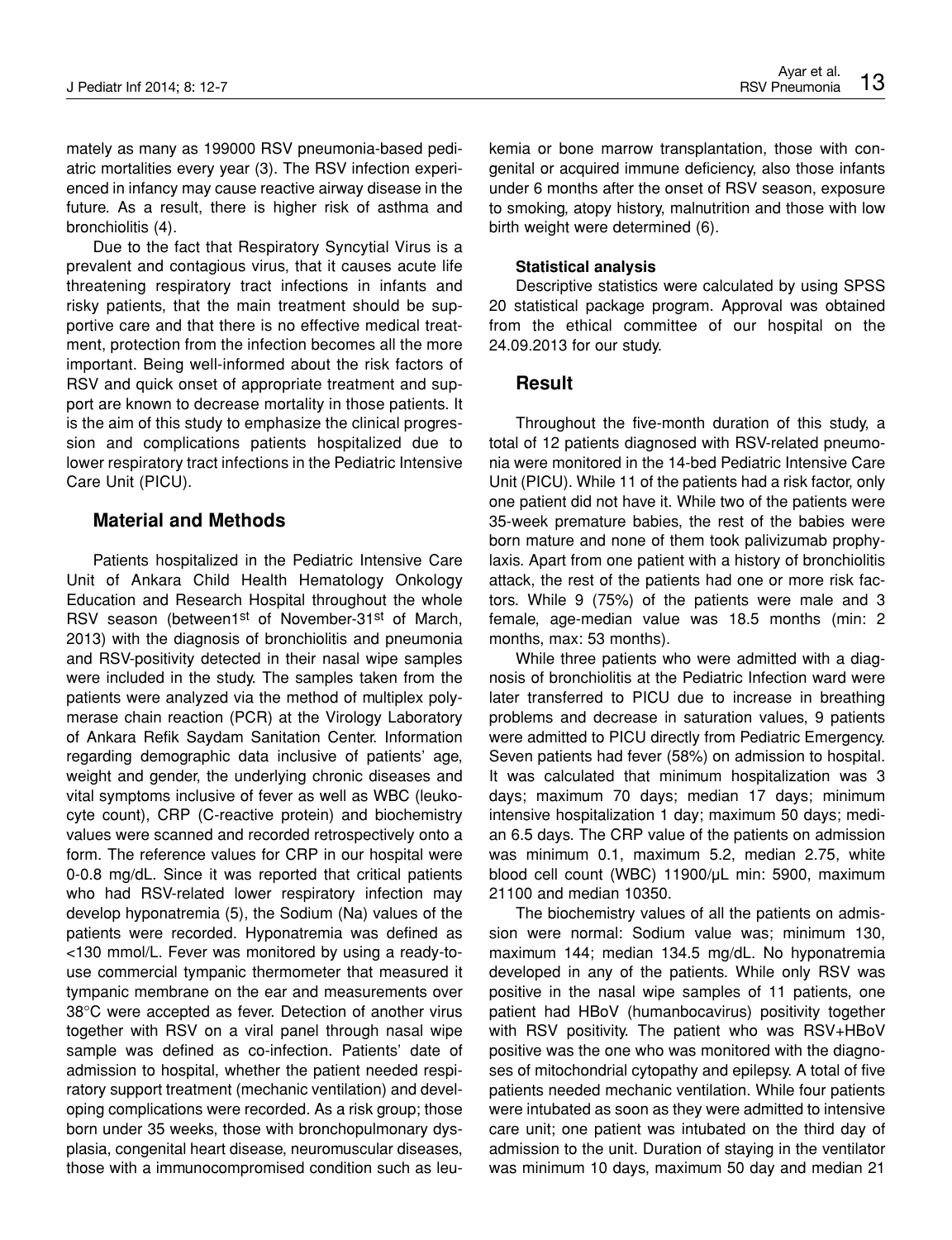days. Since they were not able to be detached from the ventilator, two patients were discharged with a home-type ventilator after opening a tracheostomy tube. In the followup of a patient who had bronchiolitis attack and did not have any other underlying risk factor, atelectasis developed in the lower right lobe. A patient who had to stay in intensive care unit for a total of four day due to breathing problem did not need ventilation. Of all the participant patients, only one patient (8%) died. Demographic data, duration of hospital stay, the need for mechanic ventilation (MV) and risk factors were all summarized in Table 1.

The 26 month-old male patient diagnosed with RSV pneumonia was followed up with a diagnosis of mitochondrial cytopathy and then died. Even though the CRP value of this patient was positive on admission, he had fever. The CRP value that was measured in the follow-up period after dropping of fever was checked again and it was seen that the value rose to 23 mg/dL. After the patient who initially had interstitial pneumonia findings in his chest radiography had deterioration in the follow-up and he later died after 22-day mechanic ventilator follow-up. In another case of a 25 month-old male patient diagnosed with infantile spasm and hypoxic ischemic encephalopathy (HIE) sequel, upon the resumption of fever and deterioration of clinical condition, the analyses of the CRP was performed: 1 mg/dL and WBC: 4900/µL and there was no positivity in the cultures. In the PZR analyses of the second nasal wipe, influenza virus (H1N1) was found to be positive. While there was initially no need for ventilatory support, the patient deteriorated following four weeks after the admission and needed mechanic ventilation for 21 days, and then a tracheostomy tube.

# **Discussion**

Respiratory Syncytial Virus that causes annual epidemics especially winter and spring seasons are common all over the world (2, 7). While epidemics are prevalent generally in November and April, they reach their peak levels in January and February (8-10). Respiratory Syncytial Virus is generally transmitted through direct contact (11), it is rare for the virus to infect though droplets since the virus gets inactivated in aerosol. However, giant aerosol droplets may cause infection. After contact with infected secretions or contaminated objects, the virus initiates the infection after inoculated nasopharyngeal or ocular mucosa virus (12). Infection generally causes bronchiolitis and pneumonia table in children under 1 year old (2, 4). In patients with a risk of lower respiratory tract infection and elderly patients, the disease occurs as lower respiratory tract infection such as bronchiolitis and pneumonia (13).

The patients, who have risk factors for lower respiratory tract infection, also have the risk in terms of RSV pneumonia. While premature babies, those with an underlying chronic pulmonary disease or reactive airway disease such as bronchopulmonary dysplasia and cystic fibrosis, those with congenital heart disease, immune deficiency and immunosuppression conditions constitute the major risk factors, down syndrome, infants under 6 months, expose to smoking, atopy history, malnutrition and low birth weight, male gender, low socioeconomic conditions and crowded living environments are the additional risk factors (3, 14).

There is a strong relationship between especially reactive airway disease and RSV infections (15). The patients with asthma have a greater risk of RSV infection. Besides, it was reported that even though the infection was not a series one, in babies who had RSV infection before, it might cause recurrent and persistent respiratory tract symptoms such as coughing and wheezing (16). The risk factors mentioned above were present in all patients expect one (Table 1). In patients followed up with asthma, RSV-related pneumonia did not progress slowly and there was no MV need in any of the patients.

Even though the disease lasts for a short time and usually heals on its own, especially in infants with high risks and suppressed immunity, hospitalization may be needed and it causes significant levels of morbidity and mortality. While mortality rate in RSV-related infections was 0.5% in the previous studies, it was reported that it can be 3% and over in cases with risk factors (17). In some other studies, on the other hand, depending on some certain risk factors, it was found that mortality could be as high as 15% (18). Besides, it was also revealed that the pace of mortality in pediatric patients with heavy immune deficiency could vary between 12 to 55% (19, 20). Almost all of our cases were immune-suppressed. However, RSV progressed infection in one infant without any risk factor; however, it did not require any intensive care, and so we can conclude that RSV infection can be serious especially in infants. Despite the low number cases in our study, the mortality rate in our study (8%) was compatible with the rate in the literature.

It is thought that serious infection, intensive care admission and the need for ventilation in our patients might be related with an underlying primer disease and/or co-infection or the secondary additional infections. Bronchiolitis patients with the association of RSV+HBoV and with only RSV or only HBoV in a study conducted by Midulla et al. (21), they found that in patients with RSV+HBoV the duration of hospital stay and clinic risk scores were apparently higher. Similarly, even though HBoV in children generally progressed as upper respiratory tract infection, they also found that co-infection frequently progressed together with the complications such as asthma and pneumonia and might progress seriously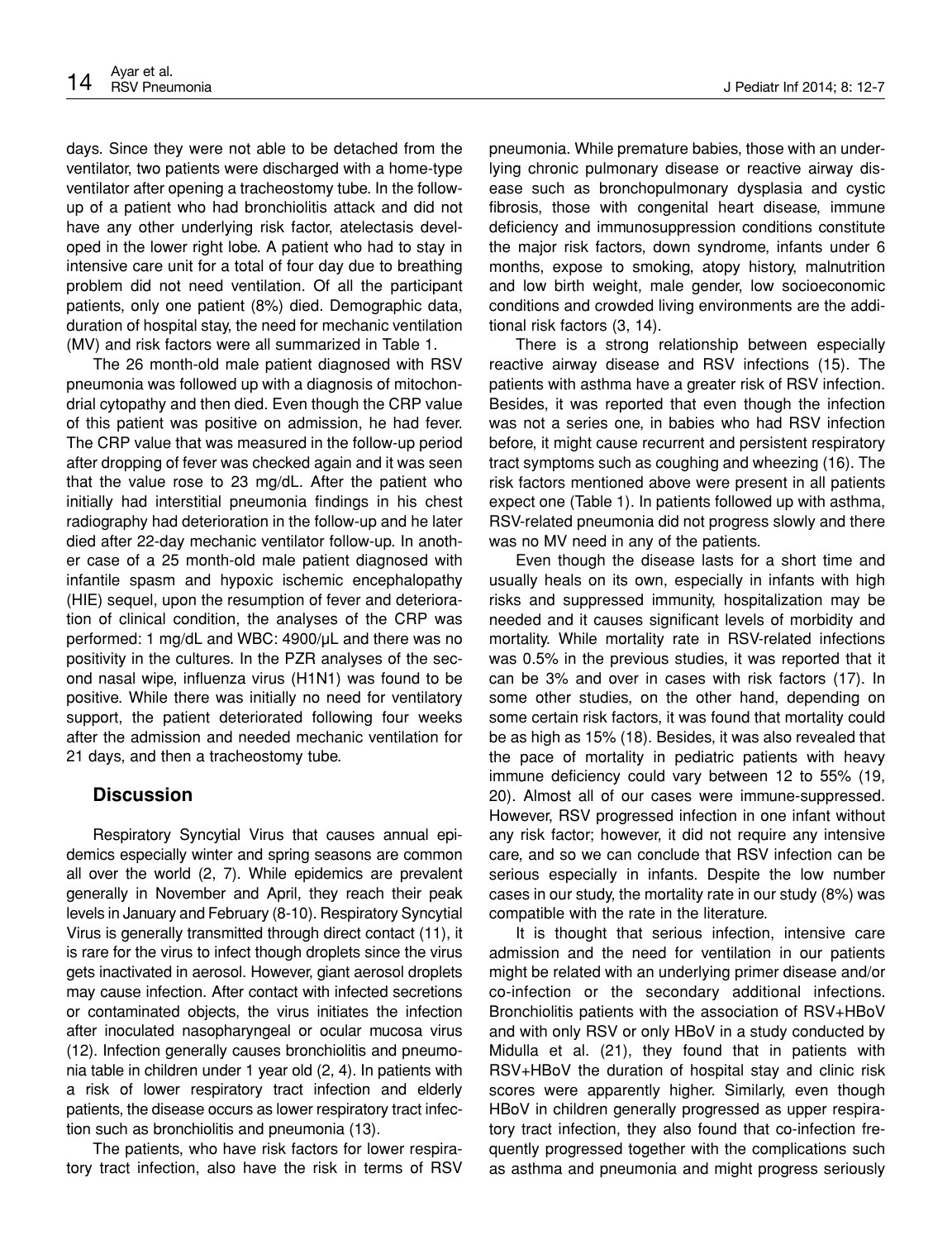| Table 1. Summary of the patients |  |  |
|----------------------------------|--|--|
|----------------------------------|--|--|

|                |                                                                                                                                                                   |                | No Gendr. Age(Mon.) Hospt. Dur. (day) | MV (day)                 | <b>Risk factor</b>                                                                                   | Follow-up                                                               |  |
|----------------|-------------------------------------------------------------------------------------------------------------------------------------------------------------------|----------------|---------------------------------------|--------------------------|------------------------------------------------------------------------------------------------------|-------------------------------------------------------------------------|--|
| 1              | M                                                                                                                                                                 | 12             | 16                                    |                          | 35 week premature birth<br>Serious pulmonary stenos<br>Exposure to smoking                           | Transfer to ward after 9-day<br>stay in the PICU                        |  |
| $\overline{2}$ | F                                                                                                                                                                 | 50             | 3                                     |                          | Follow-up with Asthma bronchiole<br>diagnosis                                                        | Transfer to ward after 1-day<br>stay in the PICU                        |  |
| 3              | F                                                                                                                                                                 | 53             | 3                                     |                          | Low birth weight Follow-up with<br>Asthma bronchiole diagnosis                                       | Transfer to ward after 1-day<br>stay in the PICU                        |  |
| 4              | F                                                                                                                                                                 | 48             | 21                                    |                          | Cerebral palsy, epilepsy<br>Exposure to smoking                                                      | Transfer to ward after 3-day<br>stay in the PICU                        |  |
| 5              | M                                                                                                                                                                 | $\overline{c}$ | 10                                    |                          | 35 week premature birth Congenital<br>CMV infection (elongated<br>hepatitis +, no organ involvement) | Transfer to ward after 1-day<br>stay in the PICU                        |  |
| 6              | M                                                                                                                                                                 | 4              | 11                                    |                          | Low birth weight                                                                                     | Transfer to ward after 1-day<br>stay in the PICU                        |  |
| $\overline{7}$ | м                                                                                                                                                                 | 2              | 52                                    | 50                       | Werdnig-Hofman<br>Exposure to smoking                                                                | Discharge dependent on home<br>mechanical ventilation after50-day stay  |  |
| 8              | M                                                                                                                                                                 | 25             | 70                                    | 21                       | Infantile Spasm+HIE-sequelae                                                                         | Discharge dependent on home<br>mechanical ventilation after 50-day stay |  |
| 9<br>stay      | M                                                                                                                                                                 | $\overline{c}$ | 21                                    | 10                       | <b>SCID</b>                                                                                          | Transfer to ward after 13-day<br>in the PICU                            |  |
| 10             | M                                                                                                                                                                 | 26             | 50                                    | 22                       | Mitochondrial cytopathy+Epilepsy                                                                     | Secondary bacterial infection,<br>septic shock, exitus                  |  |
| 11             | M                                                                                                                                                                 | 11             | 10                                    | $\overline{\phantom{a}}$ | Single bronchiolitis attack                                                                          | Transfer to ward after 4-day stay<br>in the PICU                        |  |
| 12             | M                                                                                                                                                                 | 36             | 18                                    | 3                        | CP+MMR+Epilepsy+recurring<br>bronchiolitis                                                           | Transfer to ward after 18-day stay<br>in the PICU                       |  |
|                | MV: mechanic ventilation; CMV: cytomegalovirus; SCID: severe combined immune deficiency;<br>MMR: motor mental retardation; CP: cerebral palsy; M: male; F: female |                |                                       |                          |                                                                                                      |                                                                         |  |

enough to require hospitalization (22). The fact that clinic symptoms progressed seriously in our co-infection patient (RSV+HBoV association) supported this result. Besides, additional secondary influenza virus infection- related (H1N1) deterioration in clinical table and elongation of intensive care unit-stay also supported what was mentioned above.

It was reported that inappropriate antidiuretic hormone release-related hyponatremia (ADH) developed in patients who had RSV-related lower respiratory tract infection, especially in those who needed mechanic ventilation (5).

None of our patients had hyponatremia and/or inappropriate ADH syndrome finding; it did not develop in the follow-up either. The fact that there was no hyponatremia might be related to the fact that the maintenance fluid given to all patients in routine practice in our unit was ½ SF hypertonic fluid.

Since the virus is transmitted through direct contact, it is primarily vital to care about hand hygiene and other hygienic conditions in order to be protected from RSV infections. Precautions such as isolating RSV-infected patients from other patients are recommended (23). Hand hygiene and hygienic rules, and droplet isolation of the patients are implemented in our unit. The fact that it did not infect other patients during the follow-up in our clinic also supported it.

The main treatment of RSV-related lower respiratory tract infections is supportive care. Patients may be in need of oxygen or respiratory support. In the hospitalized cases, bronchodilators, corticosteroids, antiviral agents (ribavirin) and combined treatments might be given (24). American Pediatrics Academy does not recommend routine use of ribavirin and states that it should be saved for immunosuppressed patients who have serious RSV infection (25). There are contradictory results in the literature in patients using ribavirin in the treatment due to RSV infection regarding its capacity of providing reduction in the duration of intensive care unit-stay or the need for mechanic ventilators (26). In vitro effect of inhaled ribavirin is better. Because of the potential toxic effects to the health personnel due to inhalation and the fact that it has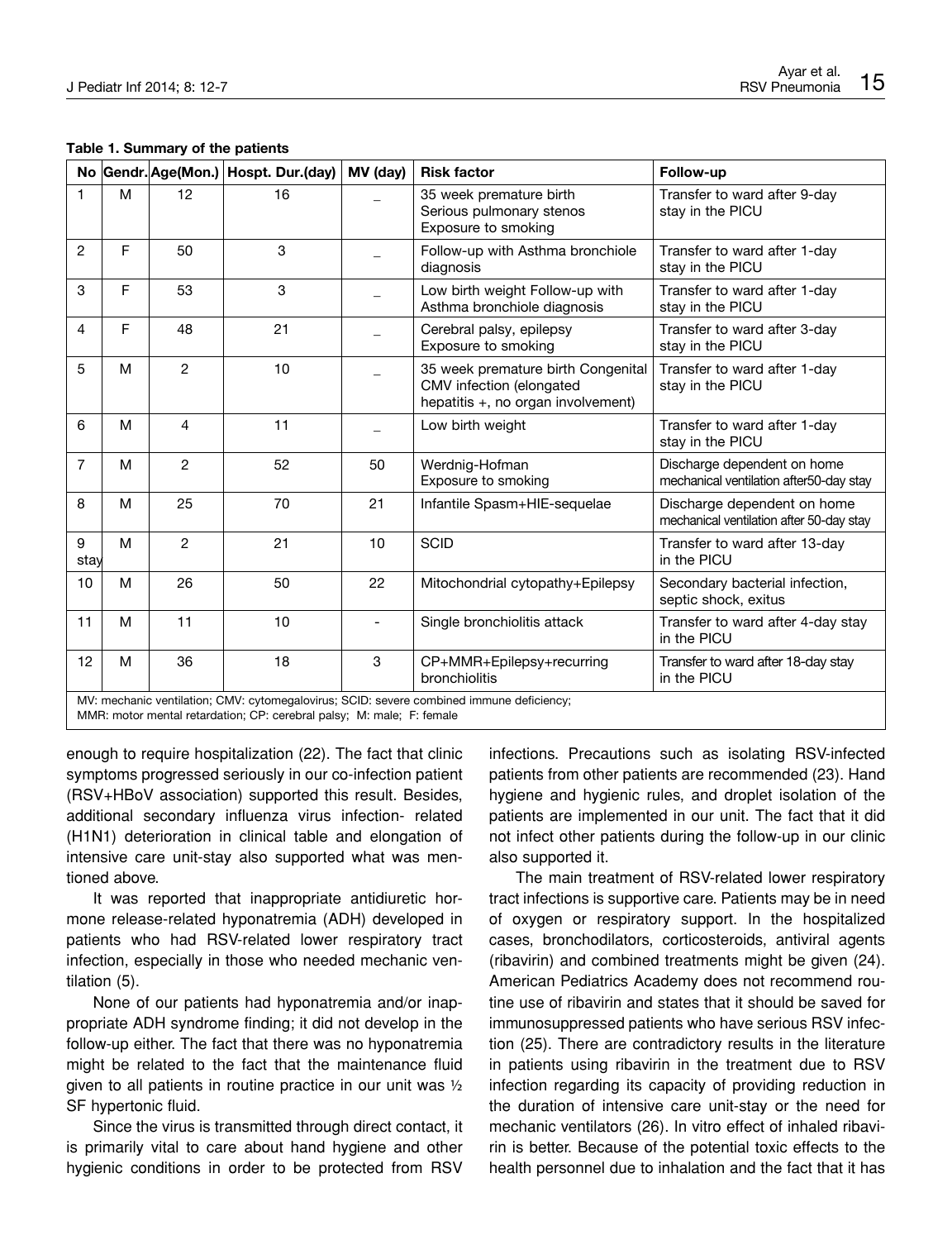no clearly proven effect on mortality and high costs, it should be used only in selected cases under the recommendations of a pediatric infection expert (25). Ribavirin was not used in the treatment of our patients.

In selected patients, monoclonal RSV antibody (palivizumab) and RSV-specific intravenous immunoglobulin passive prophylaxis may be used as well (27). While RSV prophylaxis reduces the frequency and seriousness of RSV infection, it also reduces the recurring wheezing episodes in non-atopic children in the long run (28). It was proved in the literature that palivizumab was safe and effective in premature infants. It is especially used in premature infants under 32 weeks and/or those with active chronic lung disease (29). In preterms under 35 weeks, on the other hand, American Pediatrics Academy recommends palivizumab prophylaxis in the presence of at least two factors such as neuromuscular disease and airway congenital anomaly (25). However, for older children and patients in other risk groups, there is no sufficient information in terms of reliability and cost-effectiveness. None of our patients took prophylaxis.

Presence of RSV in all age groups and intensive care hospitalizations especially in infants and patients with additional risks and the need for mechanic ventilation due to the underlying diseases cause great deal of economic losses. Therefore, vaccination studies have expedited in recent years; however, there is still no commonly approved routine vaccine. Due to the fact that RSV infections cause a great deal of morbidity and mortality in risky cases, there is a need for new vaccine studies (30).

## **Conclusion**

It should be born in mind that RSV is a major pneumonia agent especially in infants; however, it can be seen in older children with underlying risk factors, and it may proceed seriously enough to require intensive care and finally that it may even result in mortality. We are of the opinion that the use of prophylaxis by the high risk groups may result in decreasing hospitalization and admission of ICU and this will eventually reduce pecuniary losses and intangible damages.

**Ethics Committe Approval:** Ethics committee approval was received for this study from the ethics committee of Ankara Child Health Hematology and Oncology Education and Research Hospital/24.09.2013-030.

**Informed Consent:** Written informed consent was not obtained from patients due to the retrospective nature of this study.

**Peer-review:** Externally peer-reviewed.

**Author Contributions:** Concept - G.A.; Design - G.A.; Supervision - H.T.; Funding - G.A.; Materials - G.A.; Data Collection and/or Processing - G.A., M.U.Y.; Analysis and/or Interpretation - G.A.; Literature Review - G.A., Ş.Ş.; Writing - G.A., Ş.Ş ; Critical Review - H.T., A.Ö.P.; Other - G.A.

**Conflict of Interest:** There are no conflicts of interest between authors in connection with this paper.

**Financial Disclosure:** No financial support and no institutional departmental funds is used for the study.

#### **References**

- 1. Collins CL, Pollard AJ. Respiratory syncytial virus infections in children and adults. J Infect 2002; 45: 10-7. **[[CrossRef](http://dx.doi.org/10.1053/jinf.2001.1016)]**
- 2. Dawson-Caswell M, Muncie HL Jr. Respiratory syncytial virus infection in children. Am Fam Physician 2011; 83: 141-6.
- 3. Turner C, Turner P, Cararra V, et al. A high burden of respiratory syncytial virus associated pneumonia in children less than two years of age in a South East Asian refugee population. PLoS One 2012; 7: e50100. **[\[CrossRef](http://dx.doi.org/10.1371/journal.pone.0050100)]**
- 4. Sigurs N, Bjarnason R, Sigurbergsson F, et al. Asthma and immunoglobulin E antibodies after respiratory syncytial virus bronchiolitis: a prospective cohort study with matched controls. Pediatrics 1995; 95: 500-5.
- 5. Eisenhut M. Extrapulmonary manifestations of severe respiratory syncytial virus infection-a systematic review. Crit Care 2006; 10: R107. **[\[CrossRef](http://dx.doi.org/10.1186/cc4454)]**
- 6. Sommer C, Resch B, Simões EA. Risk factors for severe respiratory syncytial virus lower respiratory tract infection. Open Microbiol J 2011; 5: 144-54. **[\[CrossRef](http://dx.doi.org/10.2174/1874285801105010144)]**
- 7. Nair H, Nokes JD, Gessner BD, et al. Global burden of acute lower respiratory infections due to respiratory syncytial virus in young children: a systematic review and meta-analysis. Lancet 2010; 375: 1545-55. **[[CrossRef](http://dx.doi.org/10.1016/S0140-6736(10)60206-1)]**
- 8. Johnson JI, Ratard R. Respiratory syncytial virus-associated hospitalizations in Louisiana. J La State Med Soc 2012; 164: 268-73.
- 9. Centers for disease Control and Prevention (CDC). Respiratory syncytial virus activity , United States, 1999-2000 season. MMWR Morb Mortal Wkly Rep 2000; 49: 1091-3.
- 10. Bloom-Feshbach K, Alonso WJ, Charu V, et al. Latitudinal variations in seasonal activity of influenza and respiratory syncytial virus (RSV): a global comparative review. PLoS One 2013; 8: e54445. **[[CrossRef\]](http://dx.doi.org/10.1371/journal.pone.0054445)**
- 11. Hall CB, Douglas RG Jr. Modes of transmission of respiratory syncytial virus. J Pediatr 1981; 99: 100-3. **[[CrossRef\]](http://dx.doi.org/10.1016/S0022-3476(81)80969-9)**
- 12. Hall CB, Douglas RG Jr, Schnabel KC, Geiman JM. Infectivity of respiratory syncytial virus by various routes of inoculation. Infect Immun 1981; 33: 779-83.
- 13. Hall CB, Long CE, Schnabel KC. Respiratory syncytial virus infections in previously healthy working adults. Clin Infect Dis 2001; 33: 792-6. **[[CrossRef](http://dx.doi.org/10.1086/322657)]**
- 14. Grimwood K, Cohet C, Rich FJ, et al. Risk factors for respiratory syncytial virus bronchiolitis hospital admission in New Zealand. Epidemiol Infect 2008; 136: 1333-41. **[\[CrossRef]( http://dx.doi.org/10.1017/S0950268807000180 )]**
- 15. Piedimonte G. Respiratory syncytial virus and asthma: speeddating or long-term relationship? Curr Opin Pediatr 2013; 25: 344-9. **[\[CrossRef](http://dx.doi.org/10.1097/MOP.0b013e328360bd2e)]**